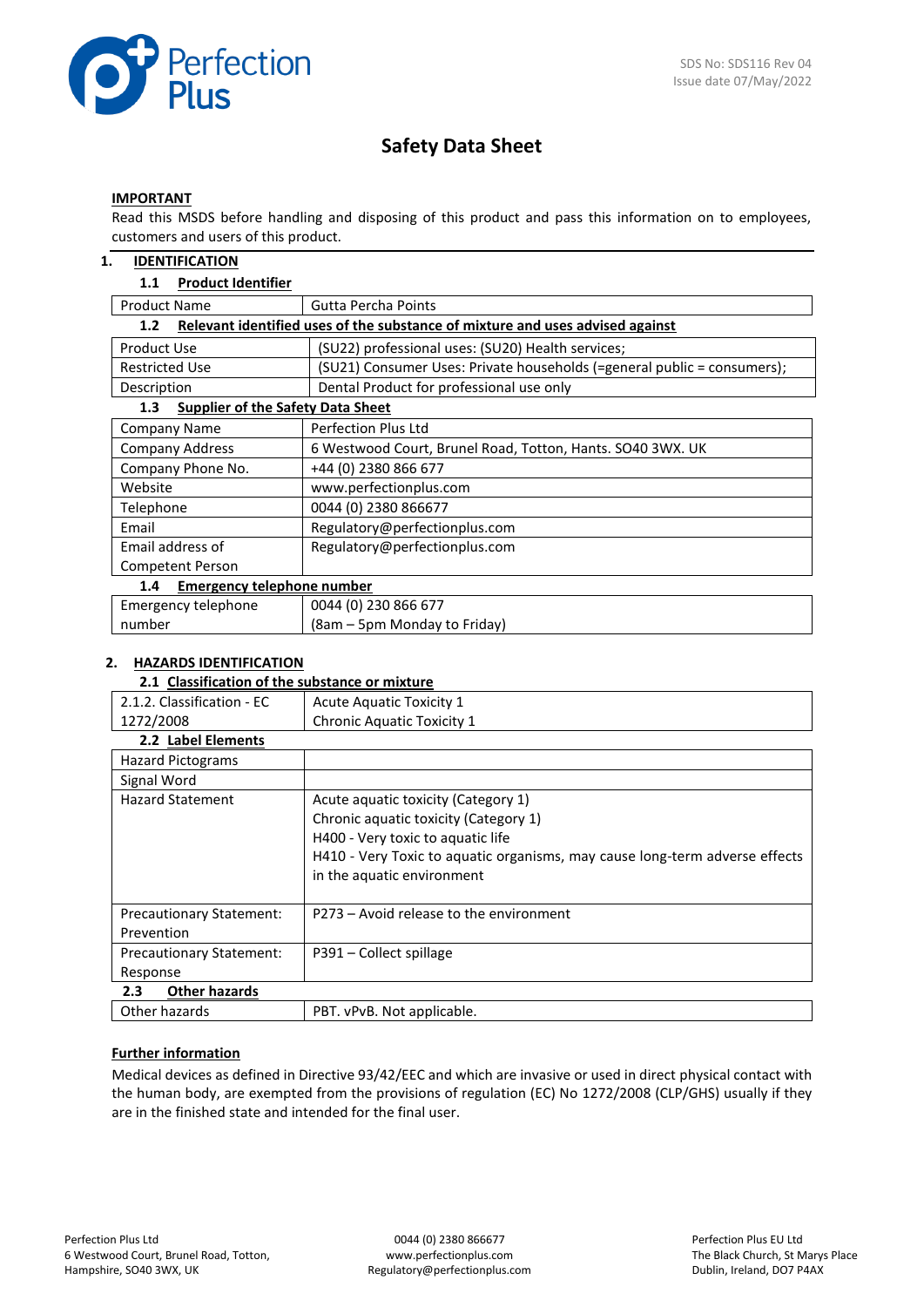

## **3. COMPOSITION/INFORMATION ON INGREDIENTS**

# **3.2 Mixtures**

# **EC 1272/2008**

| <b>Chemical Name</b> | Index No. | CAS No.   | EC No.    | <b>REACH</b>  | CONC.     | <b>Classification</b> |
|----------------------|-----------|-----------|-----------|---------------|-----------|-----------------------|
|                      |           |           |           | Registration  | $(\%w/w)$ |                       |
|                      |           |           |           | <b>Number</b> |           |                       |
| Gutta Percha         |           | 9003-31-0 |           |               | 30        |                       |
| $(Trabns-1.4,-$      |           |           |           |               |           |                       |
| polyisoprene)        |           |           |           |               |           |                       |
| Zinc Oxide           |           | 1314-13-2 | 215-222-5 |               | 40        | H410 N, R50/53        |
| Barium Sulphate      |           | 7727-43-7 | 231-784-4 |               | 28        |                       |
| Calcium Carbonate    |           | 471-34-1  | 217-439-9 |               |           |                       |
|                      |           |           |           |               |           |                       |

## **4. FIRST AID MEASURES**

## **4.1 Most important symptoms and effects, both acute and delayed**

| <b>Inhalation</b> | None expected for this product                                                                           |
|-------------------|----------------------------------------------------------------------------------------------------------|
| Eye Contact       | None expected for this product                                                                           |
| Skin contact      | None expected for this product                                                                           |
| Ingestion         | Ingestion of this material can cause mouth, throat, oesophageal and gastrointestinal tract<br>irritation |

#### **4.2 Indication of any immediate medical attention and special treatment needed**

| Inhalation   | No further relevant information available |
|--------------|-------------------------------------------|
| Eve Contact  | No further relevant information available |
| Skin contact | No further relevant information available |
| Ingestion    | No further relevant information available |

## **General information**

|  |  |  | If you feel unwell, seek medical advice (show the label where possible). |
|--|--|--|--------------------------------------------------------------------------|
|--|--|--|--------------------------------------------------------------------------|

## **5. FIRE FIGHTING MEASURES**

| 5.1 | <b>Extinguishing media</b> |  |
|-----|----------------------------|--|
|-----|----------------------------|--|

|     | Use extinguishing media appropriate to the surrounding fire conditions.                |
|-----|----------------------------------------------------------------------------------------|
| 5.2 | Special hazards arising from the substance or mixture                                  |
|     | Hazardous combustion products: Carbon Monoxide, carbon Dioxide, Hydrocarbons, and Zinc |
|     | fumes.                                                                                 |
| 5.3 | <b>Advice for firefighters</b>                                                         |
|     | Evacuate all personnel, use protective equipment for firefighting. Use self-contained  |
|     | breathing apparatus when product is involved in fire.                                  |

## **6. HANDLING AND STORAGE**

#### **6.1 Precautions for safe handling**

|                         | Handle and store with care. Give special attention to chemical materials that must be  |
|-------------------------|----------------------------------------------------------------------------------------|
|                         | avoided. Follow all prevention measures in the SDS/Labels.                             |
|                         | 6.2 Conditions for safe storage, including any incompatibilities                       |
|                         | Keep in a cool place. Keep containers tightly closed. Keep out of reach of children.   |
| 6.3 Specific end use(S) |                                                                                        |
|                         | See section 1.2. Relevant identified uses of the substance or mixture and uses advised |
|                         | against for further information.                                                       |

## **7. EXPOSURE CONTROLS/PERSONAL PROTECTION**

## **7.1 Exposure controls**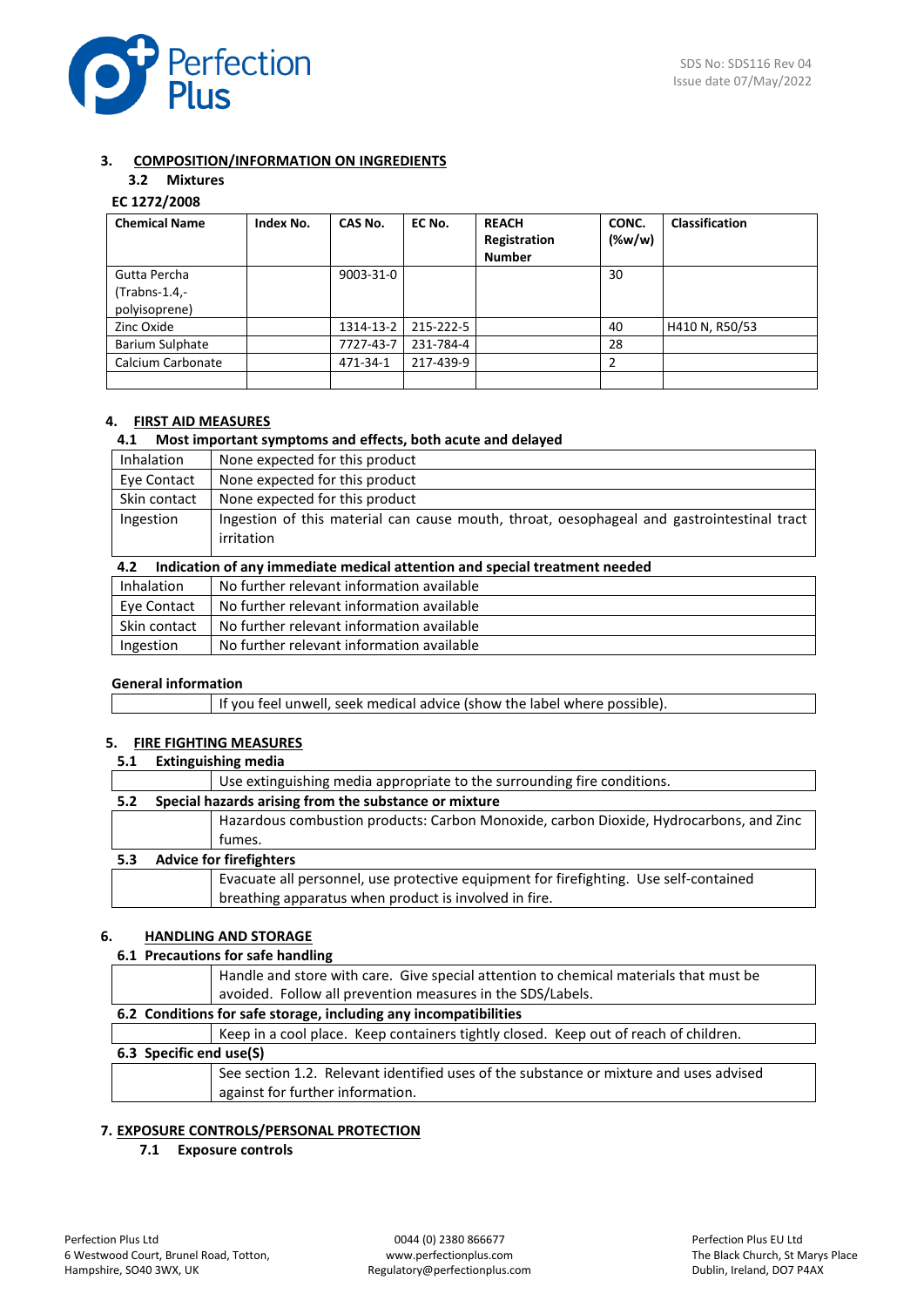





| 7.1.1                                   | Appropriate engineering controls                 |                          |  |
|-----------------------------------------|--------------------------------------------------|--------------------------|--|
|                                         | Ensure adequate ventilation of the working area. |                          |  |
| Individual protection measures<br>7.1.2 |                                                  |                          |  |
| Eye/face protection                     |                                                  | Approved safety goggles. |  |
| Skin protection $-$                     |                                                  | Gloves.                  |  |
| Hand protection                         |                                                  |                          |  |

## **8. PHYSICAL AND CHEMICAL PROPERTIES**

## **8.1 Information on basic physical and chemical properties**

| Appearance            | Solid tapered shaped | Vapour pressure             | N/a                                 |
|-----------------------|----------------------|-----------------------------|-------------------------------------|
|                       | points               |                             |                                     |
| Colour                | White                | Vapour density              | N/a                                 |
| Odour                 | Slight rubber smell  | Relative density            | $2.5^{\circ}2.65$ g/cm <sup>3</sup> |
| Odour threshold       | Not applicable.      | Flammability (solid, gas)   | N/a                                 |
| рH                    | N/a                  | Partition coefficient       | N/a                                 |
| Melting point         | 70°C                 | Autoignition temperature    | N/a                                 |
| Freezing point        | N/a                  | Viscosity                   | N/a                                 |
| Initial boiling point | N/a                  | <b>Explosive properties</b> | N/a                                 |
| Flash point           | N/a                  | Oxidising properties        | N/a                                 |
| Evaporation rate      | N/a                  |                             |                                     |

## **8.2 Other information**

| Conductivity                     | No data available |
|----------------------------------|-------------------|
| Surface tension                  | No data available |
| Gas group                        | No data available |
| Benzene content                  | No data available |
| Lead content                     | No data available |
| VOC (Volatile organic compounds) | No data available |

## **9. STABILITY AND REACTIVITY**

#### **9.1 Reactivity**

|     |                                           | Stable                                                        |  |  |
|-----|-------------------------------------------|---------------------------------------------------------------|--|--|
| 9.2 |                                           | <b>Chemical stability</b>                                     |  |  |
|     |                                           | Stable when stored and handled under recommended conditions.  |  |  |
| 9.3 | <b>Possibility of hazardous reactions</b> |                                                               |  |  |
|     |                                           | None                                                          |  |  |
| 9.4 |                                           | <b>Conditions to avoid</b>                                    |  |  |
|     |                                           | Direct sunlight                                               |  |  |
| 9.5 | Incompatible materials                    |                                                               |  |  |
|     |                                           | None                                                          |  |  |
| 9.6 | Hazardous decomposition products          |                                                               |  |  |
|     |                                           | Carbon Monoxide, Carbon Dioxide, Hydrocarbons and Zinc fumes. |  |  |
|     |                                           |                                                               |  |  |

## **10. TOXICOLOGICAL INFORMATION**

## **10.1 Information on toxicological effects**

| Acute toxicity | Device is biocompatible when used as directed by dental professionals per |
|----------------|---------------------------------------------------------------------------|
|                | ISO 10993-1.                                                              |

## **11. ECOLOGICAL INFORMATION**

# **11.1 Toxicity**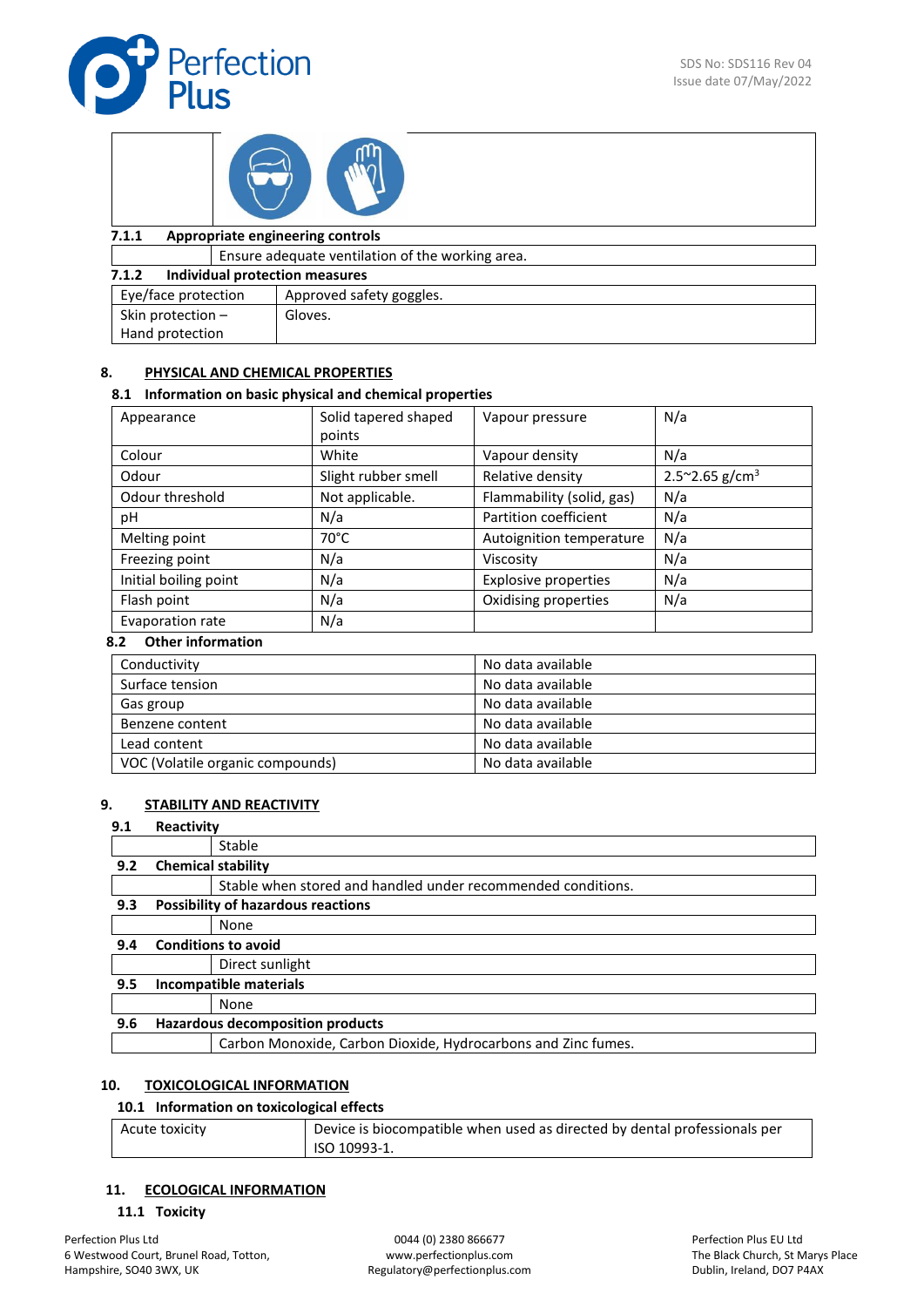

| Toxicity                 |                                         |                                    | Not determined |  |  |  |
|--------------------------|-----------------------------------------|------------------------------------|----------------|--|--|--|
| Aquatic toxicity (acute) |                                         |                                    | Not determined |  |  |  |
|                          |                                         | 11.2 Persistence and degradability |                |  |  |  |
|                          |                                         | Not determined                     |                |  |  |  |
| 11.3                     | Bio accumulative potential              |                                    |                |  |  |  |
|                          |                                         | Not determined                     |                |  |  |  |
| 11.4                     | <b>Mobility in soil</b>                 |                                    |                |  |  |  |
|                          |                                         | Not determined                     |                |  |  |  |
|                          | 11.5 Results of PBT and vPvB assessment |                                    |                |  |  |  |
|                          |                                         | Not determined                     |                |  |  |  |
|                          | 11.6 Other adverse effects              |                                    |                |  |  |  |
|                          |                                         | None known                         |                |  |  |  |

## **12. DISPOSAL CONSIDERATIONS**

## **12.1 Waste treatment methods**

Dispose of in compliance with all local and national regulations.

## **13. TRANSPORT INFORMATION**

## **13.1 UN number**

|                                                                                       | Classification information on transportation of hazardous materials not available |  |  |  |  |
|---------------------------------------------------------------------------------------|-----------------------------------------------------------------------------------|--|--|--|--|
| 13.2 UN proper shipping name                                                          |                                                                                   |  |  |  |  |
| N/a                                                                                   |                                                                                   |  |  |  |  |
| 13.3 Transport hazard class(es)                                                       |                                                                                   |  |  |  |  |
| N/a                                                                                   |                                                                                   |  |  |  |  |
| 13.4 Packing group                                                                    |                                                                                   |  |  |  |  |
| N/a                                                                                   |                                                                                   |  |  |  |  |
| 13.5 Environmental hazards                                                            |                                                                                   |  |  |  |  |
| Environmental hazards                                                                 | No                                                                                |  |  |  |  |
| Marine pollutant                                                                      | N/a                                                                               |  |  |  |  |
| 13.6 Special precautions for user                                                     |                                                                                   |  |  |  |  |
| <b>ADR/RID</b>                                                                        |                                                                                   |  |  |  |  |
| N/a                                                                                   |                                                                                   |  |  |  |  |
| <b>IMDG</b>                                                                           |                                                                                   |  |  |  |  |
| N/a                                                                                   |                                                                                   |  |  |  |  |
| <b>IATA</b>                                                                           |                                                                                   |  |  |  |  |
| N/a                                                                                   |                                                                                   |  |  |  |  |
| Transportation in bulk according to Annex II of MARPOL 73/78 and the IBC Code<br>13.7 |                                                                                   |  |  |  |  |
| N/a                                                                                   |                                                                                   |  |  |  |  |

#### **14. OTHER INFORMATION**

#### **Other information**

| Text of Hazard Statements in | H400 - Very toxic to aquatic life                           |
|------------------------------|-------------------------------------------------------------|
| Section 3                    | H410 - Very toxic to aquatic life with long lasting effects |
|                              |                                                             |

#### **Further information**

The information used in this SDS is believed to be correct however, the information is provided without any warranty, neither expressed nor implied, regarding its correctness.

This SDS is relevant for large quantities of product, the instructions for safe use of quantities typically used during a normal procedure is as referenced in the Instructions for Use.